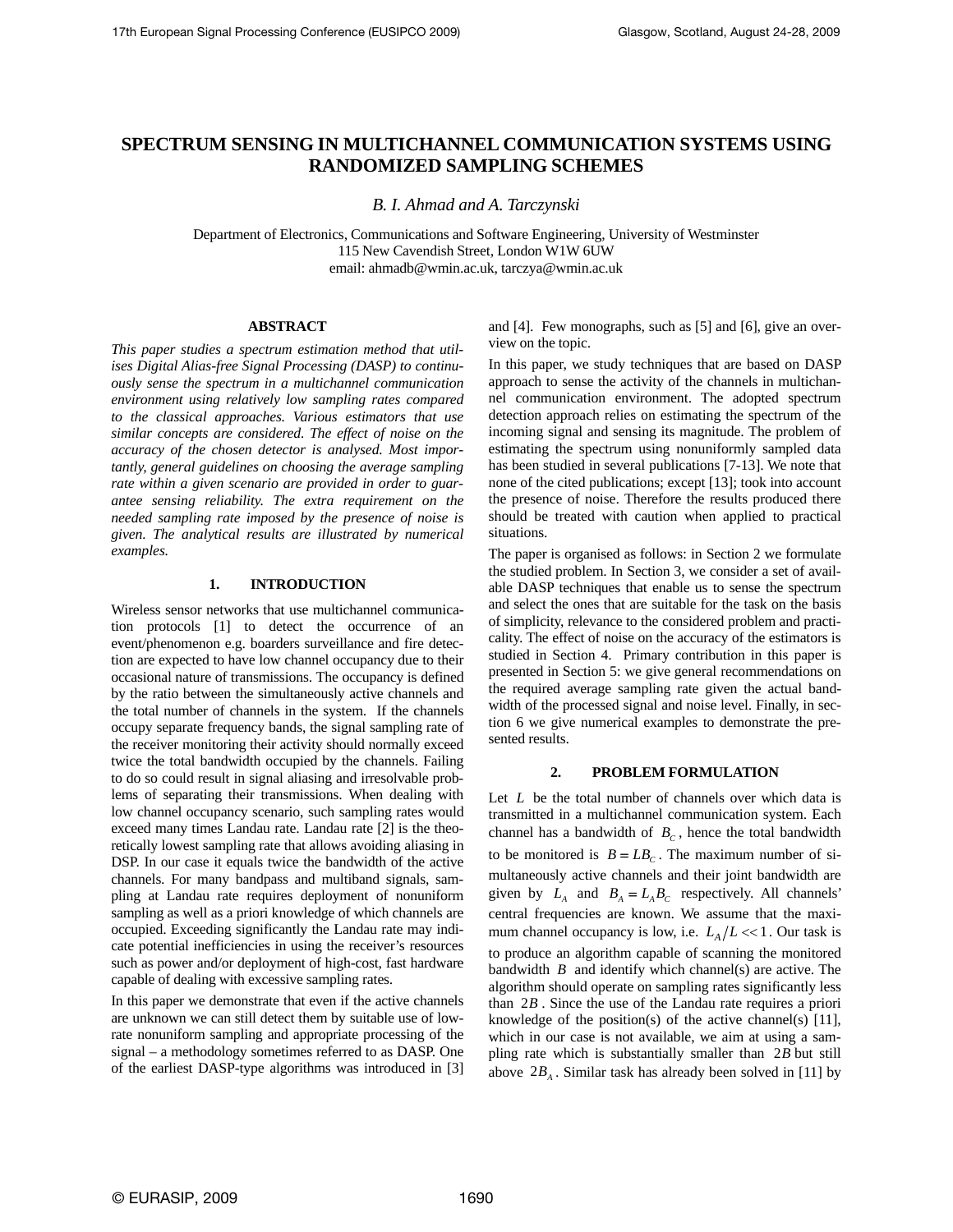the use of universal sampling. However, here we search for algorithms that avoid huge computational costs inevitably accompanying solutions proposed in [11]. We note that the approach proposed in [3] is capable of detecting/estimating frequency components of present signal using arbitrary low sampling rates. Nevertheless, it entails the use of infinitely long signal observation window which has limited practical applicability.

Random nonuniform sampling which we are going to use here eliminates signal aliasing in the form that is known in classical DSP. Instead it creates smeared aliasing – a noiselike signal present at all frequencies [5]. The sought reliable detector should be immune to the effects of smeared aliasing as well as noise. Besides, in practical systems the transmission is expected to be continuous where channels activity changes. A time moving window is typically used in such cases. A spectrum sensing procedure is carried out on each of the signal windows.

The power levels of concurrently active channels can significantly differ from each other due to the adverse practical constraints of communication systems. A practical approach to dependable sensing in such cases is to identify the active channel; if any; with the highest power level first and then extract it to reveal weaker signal components that are present. Extraction methods that are based on modelling the targeted channel are expansions of Sequential Component Extraction (SECOEX) proposed in [14]. The later targets discrete frequencies and may lead to excessive computational cost due to the high resolution spectrum of the considered communication signals given a long signal observation window as shown in the numerical examples. The details of the extraction procedure lie outside the scope of this paper.

### **3. SPECTRUM ESTIMATORS**

The considered DASP techniques consist of two steps: signal sampling (nonuniformly) and calculating its spectrum with the aid of unbiased estimators. The target of such estimators is given by:

$$
X_{W}(f) = \int_{t_{0}}^{t_{0}+T} x(t)w(t)e^{-j2\pi ft}dt
$$
 (1)

 $t<sub>0</sub>$  is the initial time instant of the analysed signal window whilst  $T$  is its width. The windowing function given by  $w(t)$  is commonly used to suppress the known Gibbs phenomenon.

In this section we review a set of available spectrum estimators and exclude the ones that are less suitable for our purpose. We start first with periodograms which were introduced in [13] for arbitrarily collected data. They are commonly used to detect discrete spectral components. Their accuracy is poor compared to the other studied methods. As a result the option of using periodograms is excluded.

Blind Spectrum Sampling (BSS) [11,12] is a sensing technique that allows the use of sampling rates which are arbitrary close to the minimum limit i.e. Landau rate to sense the spectrum and reconstruct signals. It deploys periodic nonuniform sampling and blindly scans a predefined range of

frequencies searching for present spectral components. BBS uses complex algorithm that makes it computationally expensive and consequently it will be abandoned.

[7] and [8] introduced estimators that are based on a total random sampling scheme where sampling instants are identically distributed, independent random variables whose Probability Distribution Functions ( PDF's) cover the whole signal observation window  $[t_0, t_0 + T]$ . In [7] two estimators were proposed: Weighted Sampled (WS) and Weighted Probability (WP). In the latter the sampling instants PDF's are dependent on the used windowing function  $w(t)$ . However, the average density of sampling instants inside  $[t_0, t_0 + T]$  is desired to be constant especially when the window moves i.e.  $t_0$  changes due to the continuous nature of transmission. The optimal estimator (in term of accuracy) proposed in [8] has sampling instants whose PDF's are dependent on the incoming signal which is assumed to be unknown. Thus, both WP and the optimal estimators are eliminated from the list of candidates.

Estimators that use stratified and antithetical stratified sampling schemes were introduced in [9] and [10]. The two methods divide the signal observation window into subintervals within which sample(s) with uniform PDF's are taken. The quality of the estimators can be improved by designing the optimal densities of these subintervals. The optimal cases are dependent on the processed signal and hence they will not be considered. In the non-optimal cases time subintervals are equal, hence the sampling schemes become a kind of jitter sampling. We will refer to those two schemes by jitter sampling thereafter.

Therefore the remaining candidates are: the WS and the two estimators that utilise jitter sampling (stratified-antithetical sampling with equal time partitions).

## **4. SPECTRUM ESTIMATORS PERFORMANCE IN PRECENSE OF NOISE**

Spectrum estimators studied in [7-10] were all evaluated in noise free environments. However, most data transmission systems are subject to noise which affects/limits the system performance. Noise is commonly modelled as zero mean Added White Gaussian Noise (AWGN). Hence, the processed signal which is composed of data  $x(t)$  and noise  $n(t)$ is represented by  $y(t) = x(t) + n(t)$ . In this section we assess the effect of noise on the unbiased nature of the WS estimator as well as on its accuracy. The presented results are linked to the estimators that use jitter (stratified-antithetical) sampling.

The sampling instants used in WS approaches are independent from each other and have identical PDF's which are given by:

$$
p_{\rm ws}(t) = \begin{cases} \frac{1}{T} & t \in \left[t_0, t_0 + T\right] \\ 0 & \text{elsewhere} \end{cases} \tag{2}
$$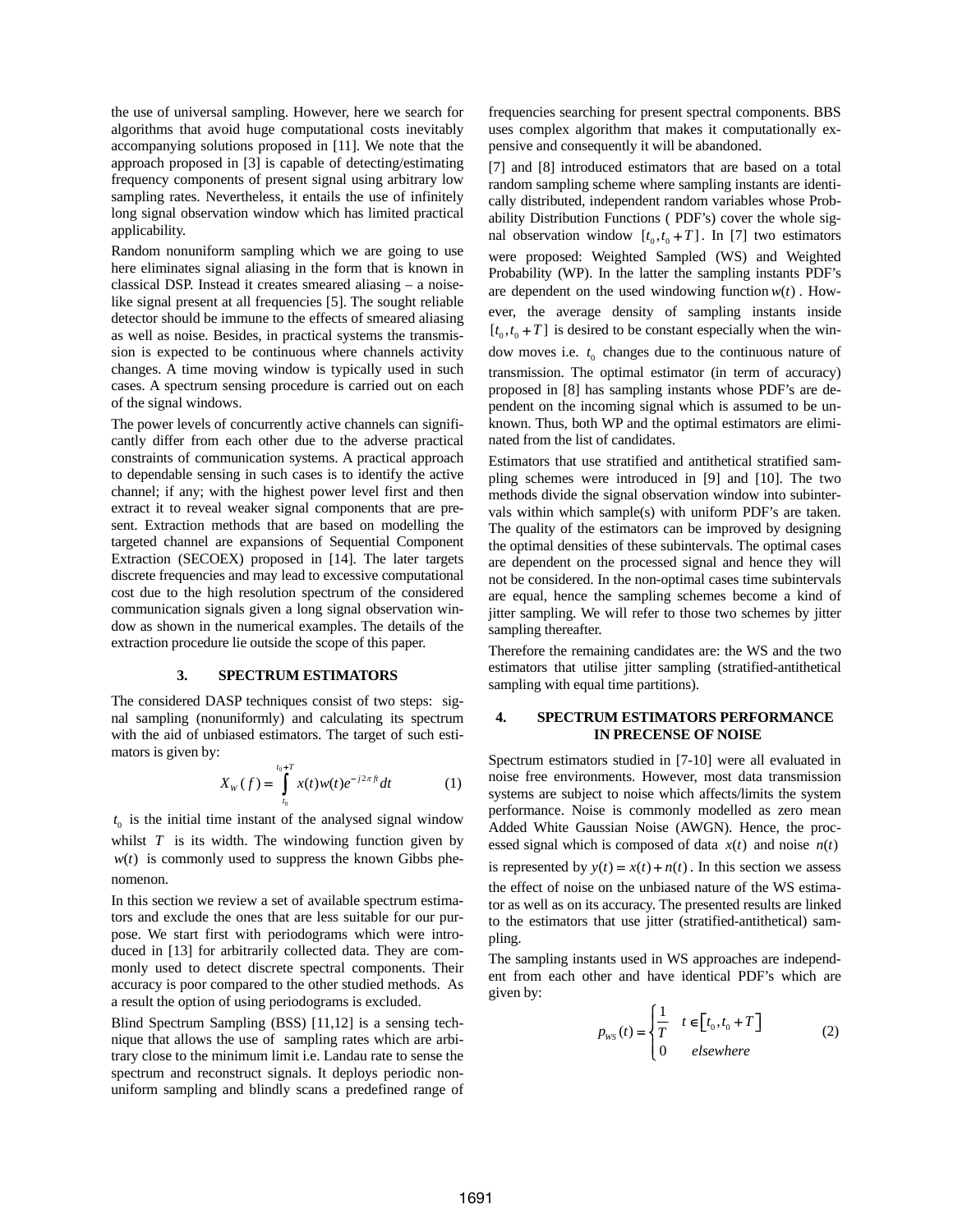WS estimator is defined by:

$$
X_{WS}(f) = \frac{T}{N} \sum_{n=1}^{N} y(t_n) w(t_n) e^{-j2\pi ft_n}
$$
 (3)

where  $N$  is the number of the captured samples.

### **4.1 Unbiased Spectrum Estimator**

In this subsection we show that the WS estimator remains unbiased despite the presence of noise. The expected value of the estimators is evaluated with respect to the sample points as well as the added noise. We note that all the components of the summation in (3) are independent and identically distributed random variables with identical PDF's, hence:

$$
E[X_{ws}(f)] = TE\Big[\big\{x(t) + n(t)\big\}w(t)e^{-j2\pi ft}\Big] \qquad (4)
$$

where *t* is a random variable defined by  $p_{ws}(t)$ . Given that  $E\left[n(t)w(t)e^{-j2\pi ft}\right] = 0$ :

$$
E[X_{ws}(f)] = TE\Big[x(t)w(t)e^{-j2\pi ft}\Big] = X_w(f) \quad (5)
$$

Therefore the estimator is unbiased.

#### **4.2 Accuracy of the Estimator in Noisy Environment**

Although the lack of bias is a sought property for any statistical estimator, it does not indicate the estimator's accuracy. On the other hand, the standard deviation is directly related to the accuracy according to Chebychev's inequality which states that:  $Pr\left\{ |X - E[X]| \ge \varepsilon \right\} \le \frac{\sigma_X^{-2}}{\varepsilon^2}$  where *X* is a random variable and  $\varepsilon > 0$ . In this section we evaluate the effect of

the noise factor on the standard deviations of the WS estimator. The variance is defined by:

$$
\sigma_{X_{\rm WS}}^2(f) = E\bigg[ \big| X_{\rm WS}(f) \big|^2 \bigg] - \big| X_{\rm W}(f) \big|^2 \tag{6}
$$

Now:  
\n
$$
\left|X_{WS}(f)\right|^2 = \frac{T^2}{N^2} \sum_{n=1}^N \sum_{m=1}^N y(t_n) y(t_m) w(t_n) w(t_m) e^{-j2\pi f(t_n - t_m)}
$$
\n(7)

The expected value of (7) in terms of the sampling instants and the added noise is calculated over two stages: when indices are identical i.e.  $n = m$  and when they are distinct, hence:

$$
\left| X_{WS}(f) \right|^2 = \frac{T^2}{N^2} \sum_{n=1}^N \sum_{m=1}^N y(t_n) y(t_m) w(t_n) w(t_m) e^{-j2\pi f(t_n - t_m)}
$$
  
+ 
$$
\frac{T^2}{N^2} \sum_{n=1}^N y^2(t_n) w^2(t_n)
$$
 (8)

Since the sampling instants are independent from each other and with identical distributions we can make use of (4) and (5). For  $n = m$ , expected value of (8) reduces to:

$$
\frac{T^2}{N} \Big\{ E \Big[ x^2(t) w^2(t) \Big] + E \Big[ n^2(t) w^2(t) \Big] \Big\} = \frac{T}{N} \Big\{ E_{\text{WS}} + \sigma_0^2 E_{\text{W}} \Big\} \,,
$$

where  $E_{\text{WS}}$  and  $E_{\text{W}}$  represent the energy of the windowed signal and the area of the used window respectively. They are defined by:

$$
E\left[x^{2}(t)w^{2}(t)\right] = \frac{1}{T} \int_{t_{0}}^{t_{0}+T} \left[x(t)w(t)\right]^{2} dt = \frac{E_{ws}}{T}
$$
 (9)

$$
E[n^{2}(t)w^{2}(t)] = \frac{\sigma_{0}^{2}}{T} \int_{t_{0}}^{t_{0}+T} w^{2}(t)dt = \frac{\sigma_{0}^{2}E_{w}}{T}
$$
 (10)

Now when  $n \neq m$ , the expected value of (8) yields:  $\frac{(N-1)}{N} |X_{W}(f)|^{2}$ . Hence,

$$
E\left[\left|X_{ws}(f)\right|^2\right] = \frac{T\left\{E_{ws} + \sigma_0^2 E_w\right\}}{N} + \frac{(N-1)}{N} \left|X_w(f)\right|^2 \tag{11}
$$

By inserting (11) back into (6) we obtain:

$$
\sigma_{\rm WS}^2(f) = \frac{E_{\rm WS} + \sigma_0^2 E_{\rm W}}{\alpha} - \frac{|X_{\rm W}(f)|^2}{N} \tag{12}
$$

where  $\alpha = N/T$  is the average sampling rate. Hence,

$$
\sigma_{\rm WS}(f) = \sqrt{\frac{E_{\rm WS} + \sigma_0^2 E_{\rm W}}{\alpha} - \frac{|X_{\rm W}(f)|^2}{N}}
$$
(13)

The estimators that use stratified and antithetical stratified sampling schemes reserve their unbiased nature despite the presence of noise. Besides, the impact of noise on the accuracy of the two methods is identical to that of the WS estimator i.e.  $\sqrt{\sigma_0^2 E_W / \alpha}$  for the equal time partitions case i.e. jitter sampling. Those two facts can be proven by following similar procedures to the ones shown above.

### **5. SPECTRUM DETECTION**

The procedure of detecting active channel(s) proposed in this paper relies on creating unbiased estimates of the received signal spectrum and scanning its magnitude. In order for the detection to be reliable, we request that the spectral peak(s) associated with the targeted active channel(s) are visibly higher than the level of the smeared aliasing and noise that are present in the signal spectrum. This request will impose a lower limit on the used average sampling frequency  $\alpha$ .

Let *H* be the average peak of the magnitude spectrum of the targeted channel(s) i.e. with the highest power level. We recall that  $B_{\scriptscriptstyle{A}}$  is the bandwidth of the processed signal i.e. joint active channels bandwidth. We note that  $\sigma_{\text{WS}}(f)$  is constant at frequencies where the signal is not present. This represents the maximum error of the estimator given by  $\sigma_{WS, \text{max}} = (E_{WS} + \sigma_0^2 E_W) / \alpha$ .  $\sigma_{WS, \text{max}}$  features a white-noiselike error that is inversely proportional to  $\alpha$ . This error represents the effect of noise and smeared aliasing on the estimator's accuracy and its relation to the spectrum of the signal  $X_w(f)$  is described by Chebychev's inequality. Hence in general for the spectral peak(s) of the targeted channel(s) to be visible i.e. notably above the error/smeared-aliasing level:

$$
H - \sqrt{\sigma_{\rm ws,max}^2 - \frac{|X_{\rm w}(f_0)|^2}{N}} \gg \sigma_{\rm ws,max} \qquad (14)
$$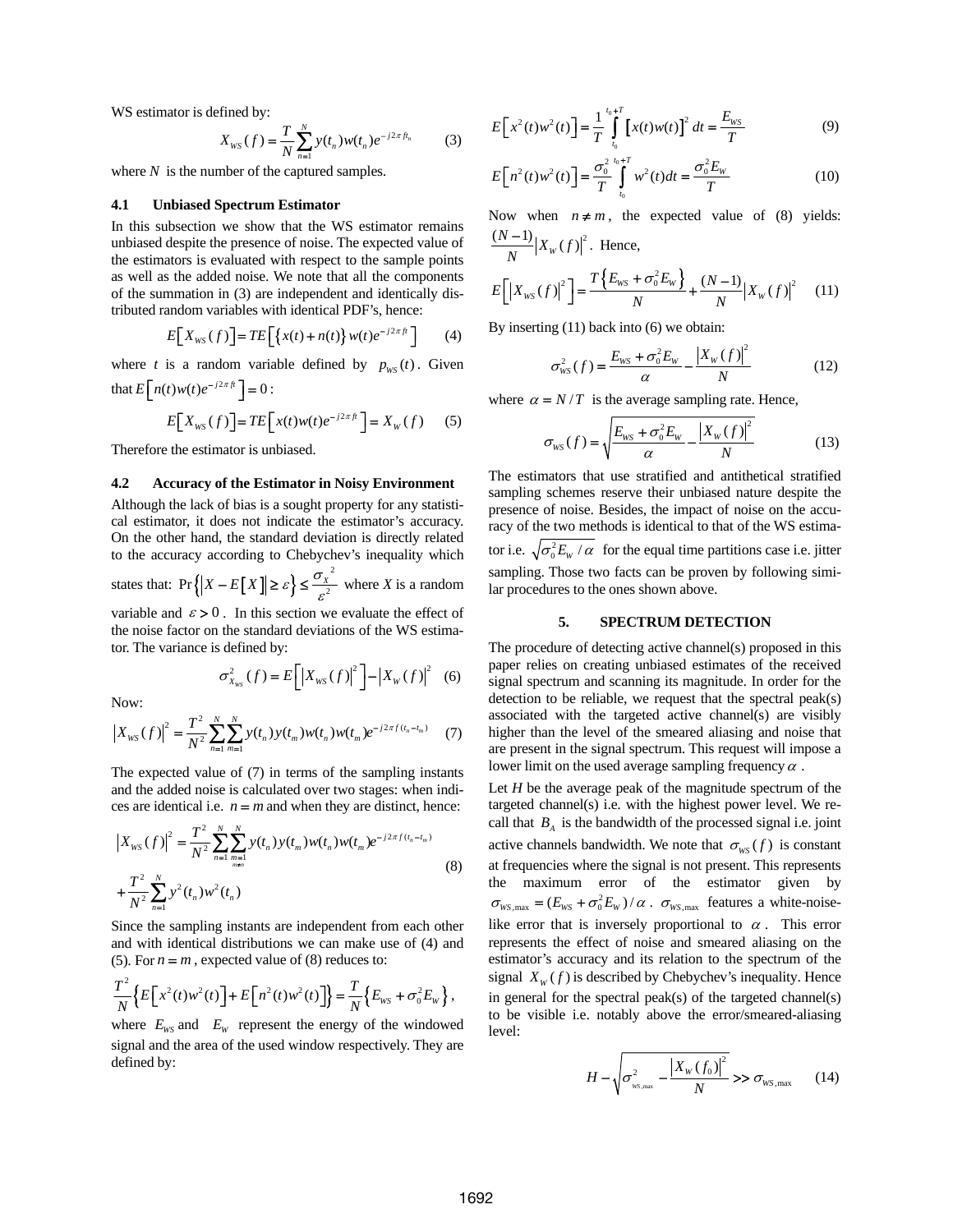where  $f_0$  is the frequency where the highest peak in the magnitude spectrum of the signal exists. Experimental results; including numerical examples in [7] for noise-free case; showed that  $\left| X_W(f) \right|^2 / N$  contribution in term of reducing the estimator's error level according to (13) is insignificant. Thus, for a conservative approach to reliable detection (14) can be written as:

$$
H > \eta \sigma_{\text{WS,max}} \tag{15}
$$

where  $\eta \ge 2$ . Hence:  $H^2 > \eta^2 (E_{WS} + \sigma_0^2 E_W) / \alpha$  and as a result the average sampling rate is decided by:

$$
\alpha > \eta^2 \frac{E_{\text{ws}} + \sigma_0^2 E_{\text{w}}}{H^2} \tag{16}
$$

If the rectangular windowing function is used,  $E_{WS}$  reduces to the signal energy given by  $S = E_{\text{ws}} = \int_0^{\frac{t_0 + t}{t}} |x(t)|^2$ 0  $t_0 + T$  $\frac{w}{t}$  $S = E_{\text{ws}} = |x(t)|^2 dt$  $= E_{\text{ws}} = \int_{0}^{t_0+T} |x(t)|^2 dt$  while the window energy becomes  $E_W = T$ . According to Parseval's

theorem:  $S = \int_{0}^{+\infty} |X_{W}(f)|^{2} df$ . Now if the used signal obser-−∞

vation window is long enough, the signal energy can be calculated by estimating the area under the squared magnitude spectrum of the present signal i.e. :

$$
S \le 2B_A H^2 \tag{17}
$$

We note that  $N = \sigma_0^2 T$  embodies the noise energy. As a result (16) can be written as:

$$
\alpha > \eta^2 \frac{S+N}{S/2B_A} \tag{18}
$$

Hence for reliable detection of the channel(s) with the highest power level, the average sampling rate should comply with the following conservative guideline:

$$
\alpha > 2B_A \eta^2 \left( 1 + \left( \frac{S}{N} \right)^{-1} \right) \tag{19}
$$

Formula (19) gives a clear lower bound on the needed average sampling rate which is a function of the channel occupancy and Signal to Noise Ratio (SNR). In practical applications such parameters are usually known.

We note that according to (19), the lowest recommended sampling rate for a noise free environment is  $8B<sub>A</sub>$  which exceeded Landau rate by a factor of 4. On the other hand for uniform sampling the required sampling rate is  $2B \gg 2B_A$ , hence substantial savings on sampling rates can be obtained by using the adopted approach. The presence of noise imposes an additional  $2B_A \eta^2 (SNR)^{-1}$  factor on the required average sampling rate.

The standard deviations of the stratified-antithetical sampling estimators are shown in [9] and [10] to be less than or at most equal to that of the WS. Hence, they are theoretically more accurate. However, such an advantage over WS is noticeable

only if the used number of samples is large i.e. high  $\alpha$  possibly higher than the uniform sampling case. The numerical examples given in [9] and [10] also indicate this fact. We recall that the reason behind using DASP is maintaining the sampling rate lower than that of the uniform case. Therefore, the improvement gained by using stratified-antithetical sampling estimators is minor for the considered problem as will be shown in the numerical example in the next section. From this perspective, the lower bound on the needed average sampling rate for WS estimator given by  $(18)$  applies to jitter-stratified-antithetical sampling estimators. In this case the bound is expected to be even more conservative.

The used estimator is expected to process data on continuous basis. A moving time window is typically used in such cases. From this point of view, estimators that use jitter sampling schemes can be handled easier compared to the ones that use total random sampling particularly once the window shifts. Besides, implementing jitter sampling imposes fewer constraints on the used Analogue to Digital Converter (ADC). In the case of total random sampling two sampling instants can be arbitrary close to each other whereas such phenomenon can be better controlled with the use of jitter sampling.

#### **6. NUMERICAL EXAMPLES**

In this section we present numerical results that illustrate the analysis performed in the previous sections. Our goal is to sense the spectrum of a multichannel communication system that consists of 50 channels  $(L = 50)$  that are 2 MHz each  $(B<sub>C</sub> = 2 MHz)$ . QPSK modulated signals with maximum bandwidths are transmitted over the channels. The monitored range of frequencies i.e. system bandwidth stretches from  $f_{\text{int}} = 800 \text{ MHz}$  to  $f_{\text{int}} + LB_c = 900 \text{ MHz}$ . Channel occupancy of 10% is assumed i.e.  $L_A = 5$ . Channels with central frequencies of [815, 841, 845, 875, 895] MHz are expected to be active and with similar power levels. Rectangular window of width  $T = 200 \,\mu s$  is used.

In the first example we consider the noise free case and choose  $\alpha = 125$  MHz i.e.  $\eta = 2.5$ . Figure 1 shows the signal's normalised magnitude spectrum versus  $f - f_{int}$  for WS and jitter-stratified sampling estimators. As shown in Figure 1, the five active channels can be identified clearly. We note that the minimum uniform sampling rate in this case is approximately 400 MHz (bandpass sampling). The detection task was accomplished with a saving of 68.75% on the sampling rate with the use of the proposed method. We note that higher savings can be achieved by using lower  $\alpha$ . The two plots in Figure 1 show that WS estimator has an error level slightly higher than the jitter sampling one. However, the former features spectrum peaks at certain frequencies higher than those for the WS case which emphasises the statistical nature of the study. This confirms the minor differences between WS and jitter sampling estimators for the studied scenario in term of performance.

In the second experiment we consider a noisy case with SNR of 2 dB. The WS estimator with minimum  $\alpha$  = 130.5 MHz